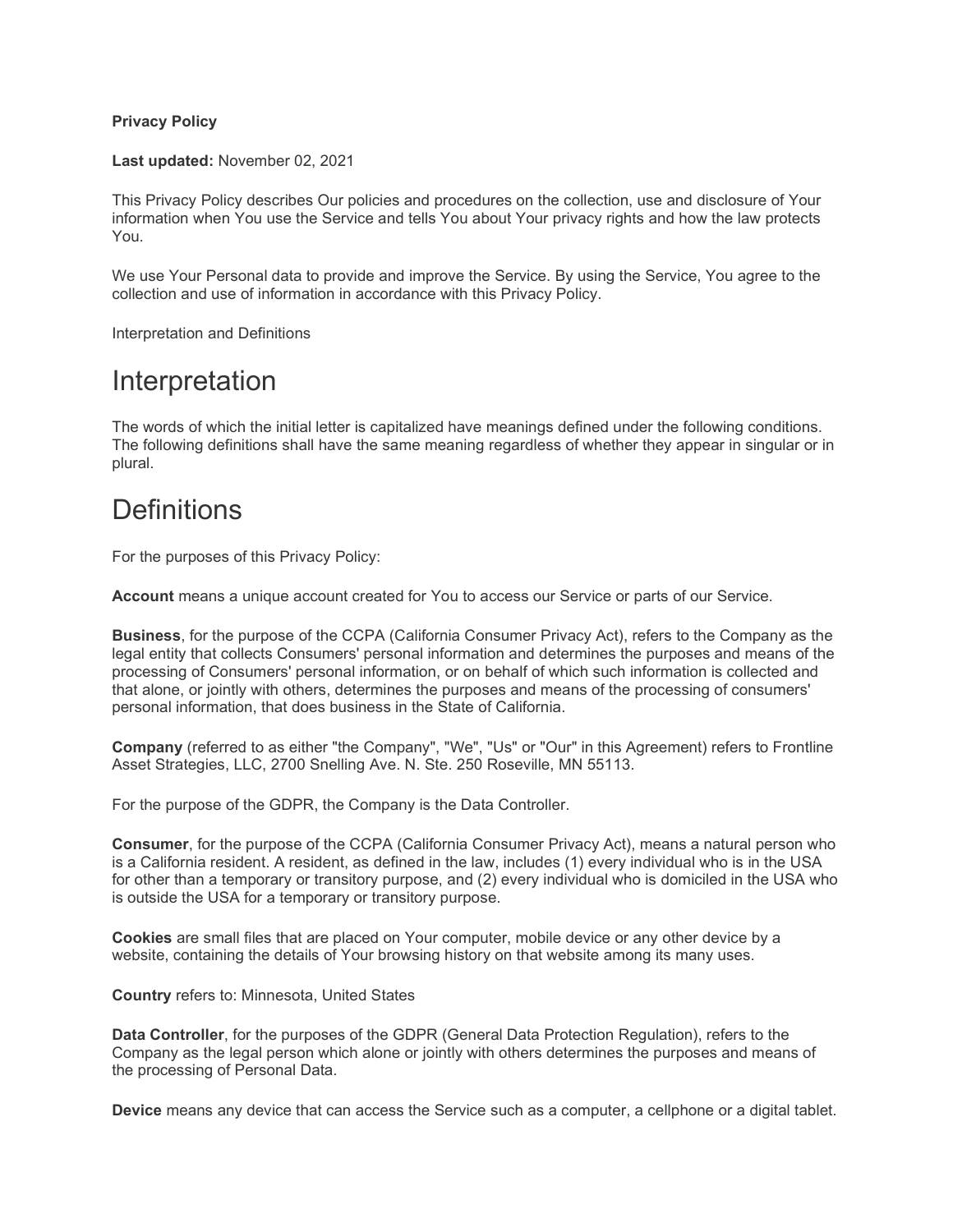Do Not Track (DNT) is a concept that has been promoted by US regulatory authorities, in particular the U.S. Federal Trade Commission (FTC), for the Internet industry to develop and implement a mechanism for allowing internet users to control the tracking of their online activities across websites.

Facebook Fan Page is a public profile named Frontline Asset Facebook Profile specifically created by the Company on the Facebook social network, accessible from https://www.facebook.com/frontlineas/

Personal Data is any information that relates to an identified or identifiable individual.

For the purposes for GDPR, Personal Data means any information relating to You such as a name, an identification number, location data, online identifier or to one or more factors specific to the physical, physiological, genetic, mental, economic, cultural or social identity.

For the purposes of the CCPA, Personal Data means any information that identifies, relates to, describes or is capable of being associated with, or could reasonably be linked, directly or indirectly, with You.

Sale, for the purpose of the CCPA (California Consumer Privacy Act), means selling, renting, releasing, disclosing, disseminating, making available, transferring, or otherwise communicating orally, in writing, or by electronic or other means, a Consumer's personal information to another business or a third party for monetary or other valuable consideration.

Service refers to the Website.

Service Provider means any natural or legal person who processes the data on behalf of the Company. It refers to third-party companies or individuals employed by the Company to facilitate the Service, to provide the Service on behalf of the Company, to perform services related to the Service or to assist the Company in analyzing how the Service is used. For the purpose of the GDPR, Service Providers are considered Data Processors.

Usage Data refers to data collected automatically, either generated by the use of the Service or from the Service infrastructure itself (for example, the duration of a page visit).

Website refers to Frontline Asset Strategies, LLC, accessible from [https://frontlineas.com/ & www.payfrontline.com] (https://frontlineas.com/ & www.payfrontline.com)

You means the individual accessing or using the Service, or the company, or other legal entity on behalf of which such individual is accessing or using the Service, as applicable.

Under GDPR (General Data Protection Regulation), You can be referred to as the Data Subject or as the User as you are the individual using the Service.

Collecting and Using Your Personal Data

## Types of Data Collected

### Personal Data

While using Our Service, We may ask You to provide Us with certain personally identifiable information that can be used to contact or identify You. Personally identifiable information may include, but is not limited to: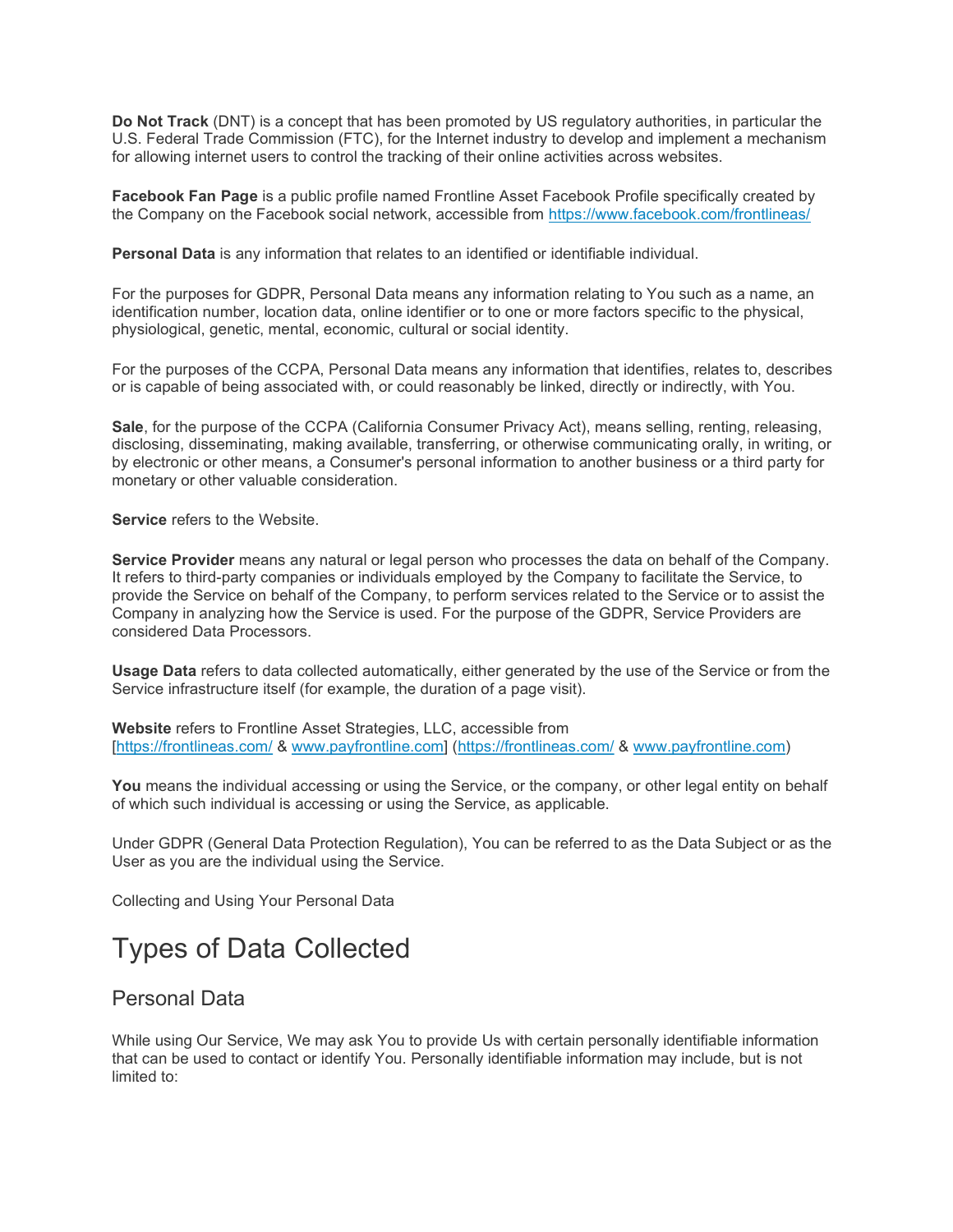Email address

First name and last name

Phone number

Address, State, Province, ZIP/Postal code, City

Usage Data

Usage Data

Usage Data is collected automatically when using the Service.

Usage Data may include information such as Your Device's Internet Protocol address (e.g. IP address), browser type, browser version, the pages of our Service that You visit, the time and date of Your visit, the time spent on those pages, unique device identifiers and other diagnostic data.

When You access the Service by or through a mobile device, We may collect certain information automatically, including, but not limited to, the type of mobile device You use, Your mobile device unique ID, the IP address of Your mobile device, Your mobile operating system, the type of mobile Internet browser You use, unique device identifiers and other diagnostic data.

We may also collect information that Your browser sends whenever You visit our Service or when You access the Service by or through a mobile device.

### Tracking Technologies and Cookies

We use Cookies and similar tracking technologies to track the activity on Our Service and store certain information. Tracking technologies used are beacons, tags, and scripts to collect and track information and to improve and analyze Our Service. The technologies We use may include:

- Cookies or Browser Cookies. A cookie is a small file placed on Your Device. You can instruct Your browser to refuse all Cookies or to indicate when a Cookie is being sent. However, if You do not accept Cookies, You may not be able to use some parts of our Service. Unless you have adjusted Your browser setting so that it will refuse Cookies, our Service may use Cookies.
- Flash Cookies. Certain features of our Service may use local stored objects (or Flash Cookies) to collect and store information about Your preferences or Your activity on our Service. Flash Cookies are not managed by the same browser settings as those used for Browser Cookies. For more information on how You can delete Flash Cookies, please read "Where can I change the settings for disabling, or deleting local shared objects?" available at https://helpx.adobe.com/flash-player/kb/disable-local-shared-objectsflash.html#main\_Where\_can\_I\_change\_the\_settings\_for\_disabling\_\_or\_deleting\_local\_shared\_o bjects\_
- Web Beacons. Certain sections of our Service and our emails may contain small electronic files known as web beacons (also referred to as clear gifs, pixel tags, and single-pixel gifs) that permit the Company, for example, to count users who have visited those pages or opened an email and for other related website statistics (for example, recording the popularity of a certain section and verifying system and server integrity).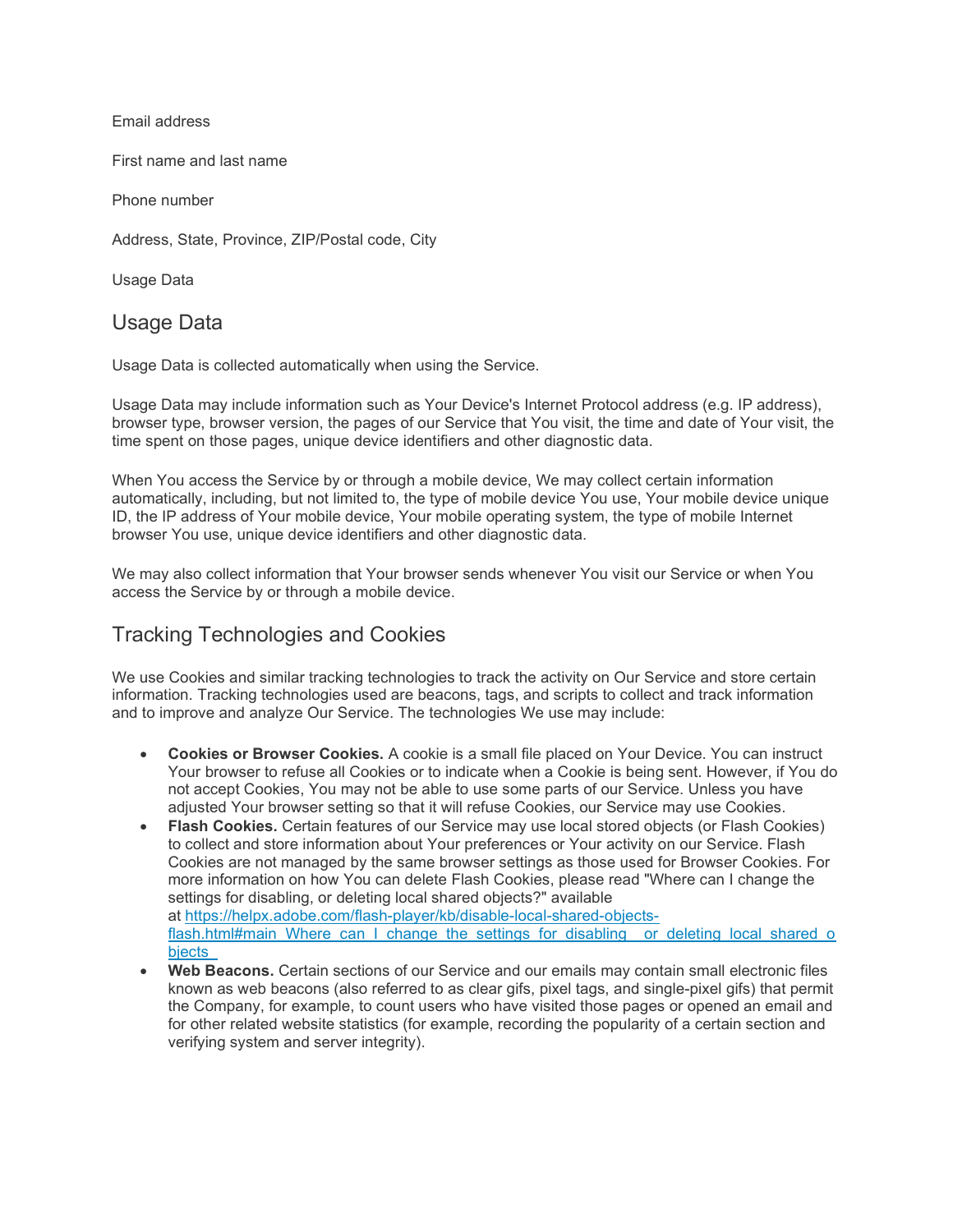Cookies can be "Persistent" or "Session" Cookies. Persistent Cookies remain on Your personal computer or mobile device when You go offline, while Session Cookies are deleted as soon as You close Your web browser. Learn more about cookies: Cookies by PrivacyPolicies Generator.

We use both Session and Persistent Cookies for the purposes set out below:

#### Necessary / Essential Cookies

Type: Session Cookies

Administered by: Us

Purpose: These Cookies are essential to provide You with services available through the Website and to enable You to use some of its features. They help to authenticate users and prevent fraudulent use of user accounts. Without these Cookies, the services that You have asked for cannot be provided, and We only use these Cookies to provide You with those services.

#### Cookies Policy / Notice Acceptance Cookies

Type: Persistent Cookies

Administered by: Us

Purpose: These Cookies identify if users have accepted the use of cookies on the Website.

#### Functionality Cookies

Type: Persistent Cookies

Administered by: Us

Purpose: These Cookies allow us to remember choices You make when You use the Website, such as remembering your login details or language preference. The purpose of these Cookies is to provide You with a more personal experience and to avoid You having to re-enter your preferences every time You use the Website.

#### Tracking and Performance Cookies

Type: Persistent Cookies

#### Administered by: Third-Parties

Purpose: These Cookies are used to track information about traffic to the Website and how users use the Website. The information gathered via these Cookies may directly or indirectly identify you as an individual visitor. This is because the information collected is typically linked to a pseudonymous identifier associated with the device you use to access the Website. We may also use these Cookies to test new pages, features or new functionality of the Website to see how our users react to them.

For more information about the cookies we use and your choices regarding cookies, please visit our Cookies Policy or the Cookies section of our Privacy Policy.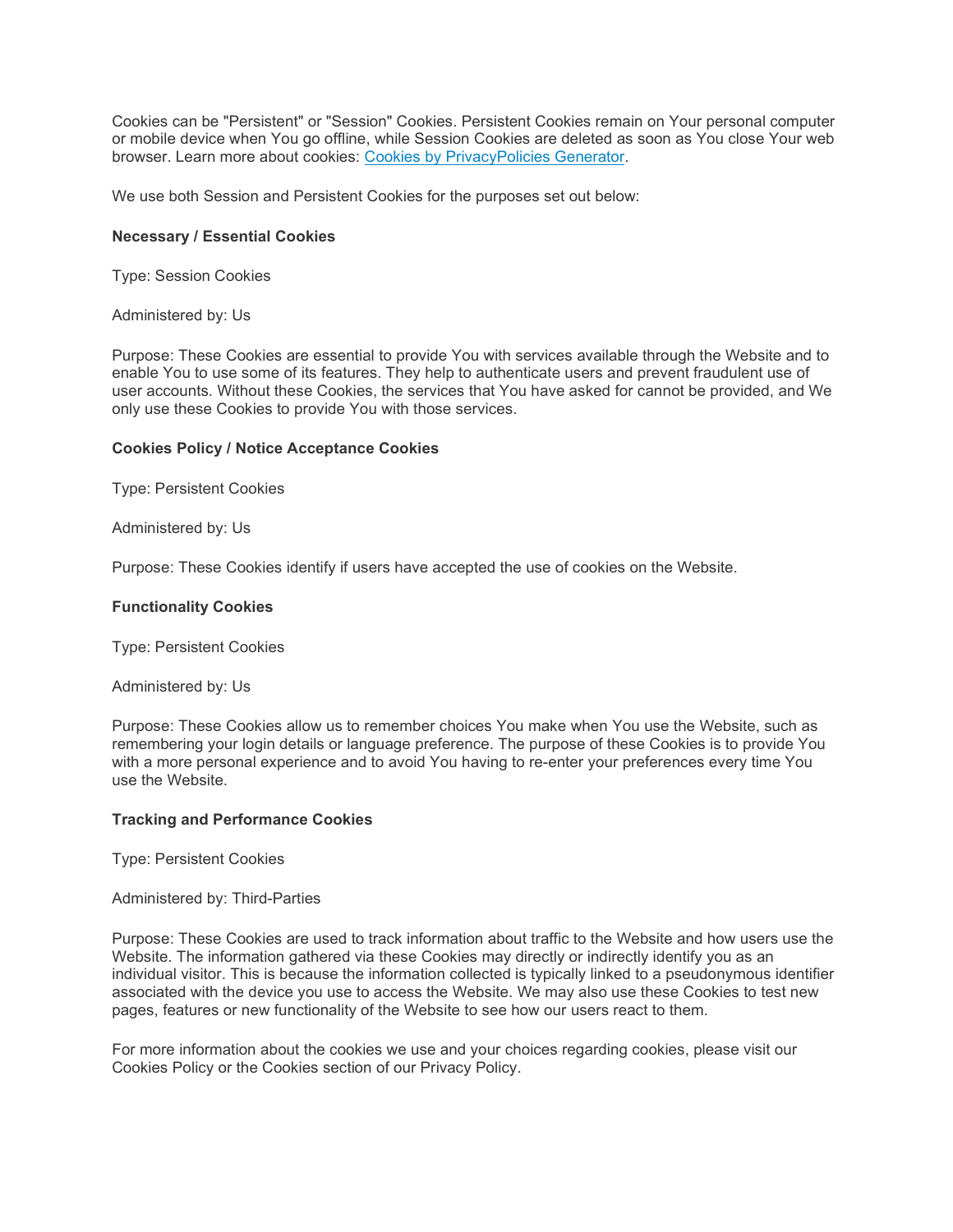# Use of Your Personal Data

The Company may use Personal Data for the following purposes:

To provide and maintain our Service, including to monitor the usage of our Service.

To manage Your Account: to manage Your registration as a user of the Service. The Personal Data You provide can give You access to different functionalities of the Service that are available to You as a registered user.

For the performance of a contract: the development, compliance and undertaking of the purchase contract for the products, items or services You have purchased or of any other contract with Us through the Service.

To contact You: To contact You by email, telephone calls, SMS, or other equivalent forms of electronic communication, such as a mobile application's push notifications regarding updates or informative communications related to the functionalities, products or contracted services, including the security updates, when necessary or reasonable for their implementation.

To provide You with news, special offers and general information about other goods, services and events which we offer that are similar to those that you have already purchased or enquired about unless You have opted not to receive such information.

To manage Your requests: To attend and manage Your requests to Us.

For business transfers: We may use Your information to evaluate or conduct a merger, divestiture, restructuring, reorganization, dissolution, or other sale or transfer of some or all of Our assets, whether as a going concern or as part of bankruptcy, liquidation, or similar proceeding, in which Personal Data held by Us about our Service users is among the assets transferred.

For other purposes: We may use Your information for other purposes, such as data analysis, identifying usage trends, determining the effectiveness of our promotional campaigns and to evaluate and improve our Service, products, services, marketing and your experience.

We may share Your personal information in the following situations:

- With Service Providers: We may share Your personal information with Service Providers to monitor and analyze the use of our Service, to contact You.
- For business transfers: We may share or transfer Your personal information in connection with, or during negotiations of, any merger, sale of Company assets, financing, or acquisition of all or a portion of Our business to another company.
- With Affiliates: We may share Your information with Our affiliates, in which case we will require those affiliates to honor this Privacy Policy. Affiliates include Our parent company and any other subsidiaries, joint venture partners or other companies that We control or that are under common control with Us.
- With business partners: We may share Your information with Our business partners to offer You certain products, services or promotions.
- With other users: when You share personal information or otherwise interact in the public areas with other users, such information may be viewed by all users and may be publicly distributed outside.
- With Your consent: We may disclose Your personal information for any other purpose with Your consent.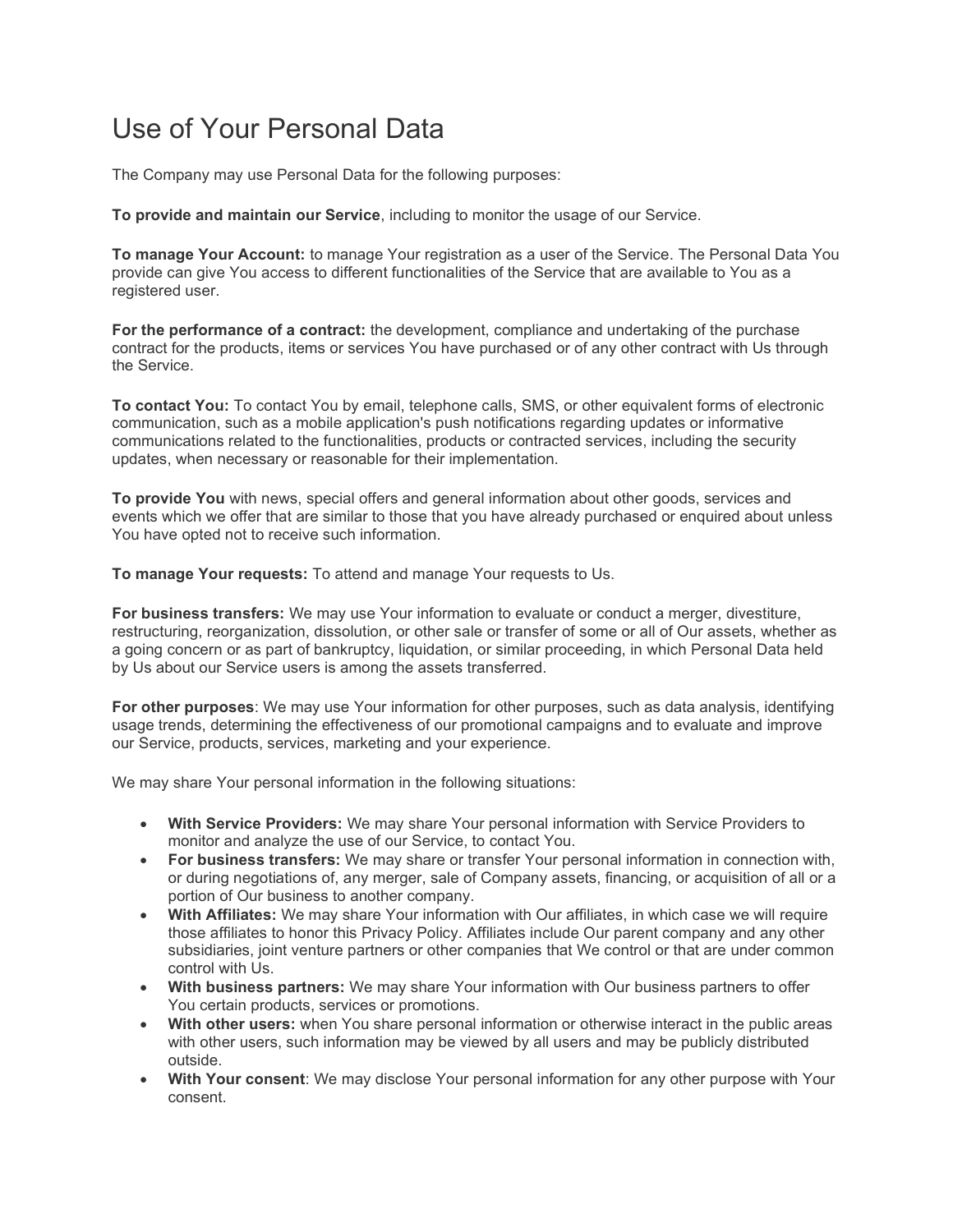# Retention of Your Personal Data

The Company will retain Your Personal Data only for as long as is necessary for the purposes set out in this Privacy Policy. We will retain and use Your Personal Data to the extent necessary to comply with our legal obligations (for example, if we are required to retain your data to comply with applicable laws), resolve disputes, and enforce our legal agreements and policies.

The Company will also retain Usage Data for internal analysis purposes. Usage Data is generally retained for a shorter period of time, except when this data is used to strengthen the security or to improve the functionality of Our Service, or We are legally obligated to retain this data for longer time periods.

# Transfer of Your Personal Data

Your information, including Personal Data, is processed at the Company's operating offices and in any other places where the parties involved in the processing are located. It means that this information may be transferred to — and maintained on — computers located outside of Your state, province, country or other governmental jurisdiction where the data protection laws may differ than those from Your jurisdiction.

Your consent to this Privacy Policy followed by Your submission of such information represents Your agreement to that transfer.

The Company will take all steps reasonably necessary to ensure that Your data is treated securely and in accordance with this Privacy Policy and no transfer of Your Personal Data will take place to an organization or a country unless there are adequate controls in place including the security of Your data and other personal information.

## Disclosure of Your Personal Data

### Business Transactions

If the Company is involved in a merger, acquisition or asset sale, Your Personal Data may be transferred. We will provide notice before Your Personal Data is transferred and becomes subject to a different Privacy Policy.

### Law enforcement

Under certain circumstances, the Company may be required to disclose Your Personal Data if required to do so by law or in response to valid requests by public authorities (e.g. a court or a government agency).

### Other legal requirements

The Company may disclose Your Personal Data in the good faith belief that such action is necessary to:

- Comply with a legal obligation
- Protect and defend the rights or property of the Company
- Prevent or investigate possible wrongdoing in connection with the Service
- Protect the personal safety of Users of the Service or the public
- Protect against legal liability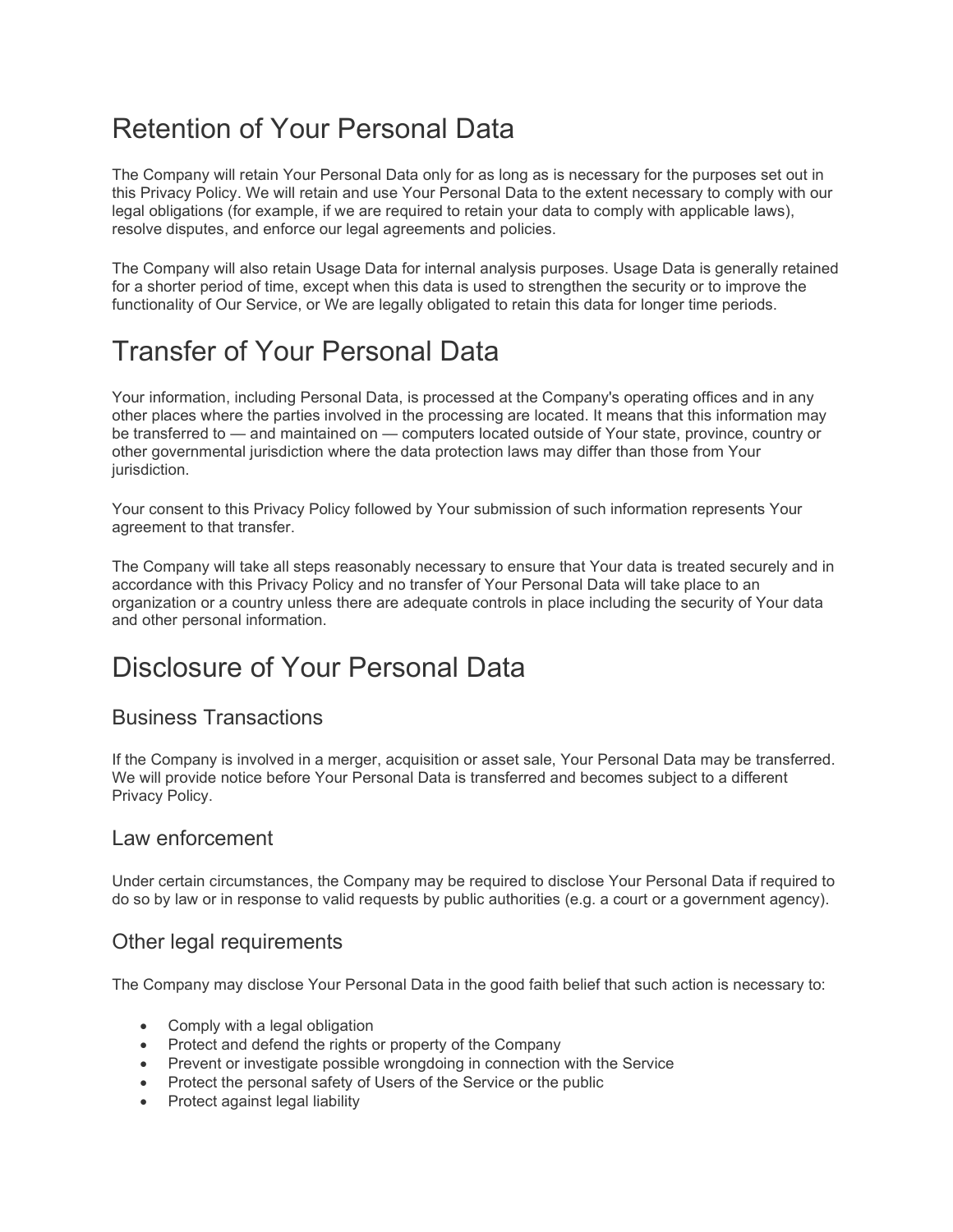# Security of Your Personal Data

The security of Your Personal Data is important to Us, but remember that no method of transmission over the Internet, or method of electronic storage is 100% secure. While We strive to use commercially acceptable means to protect Your Personal Data, We cannot guarantee its absolute security.

Detailed Information on the Processing of Your Personal Data

The Service Providers We use may have access to Your Personal Data. These third-party vendors collect, store, use, process and transfer information about Your activity on Our Service in accordance with their Privacy Policies.

### Analytics

We may use third-party Service providers to monitor and analyze the use of our Service.

### Google Analytics

Google Analytics is a web analytics service offered by Google that tracks and reports website traffic. Google uses the data collected to track and monitor the use of our Service. This data is shared with other Google services. Google may use the collected data to contextualize and personalize the ads of its own advertising network.

You can opt-out of having made your activity on the Service available to Google Analytics by installing the Google Analytics opt-out browser add-on. The add-on prevents the Google Analytics JavaScript (ga.js, analytics.js and dc.js) from sharing information with Google Analytics about visits activity.

For more information on the privacy practices of Google, please visit the Google Privacy & Terms web page: https://policies.google.com/privacy

## Email Marketing

We may use Your Personal Data to contact You with newsletters, marketing or promotional materials and other information that may be of interest to You. You may opt-out of receiving any, or all, of these communications from Us by following the unsubscribe link or instructions provided in any email We send or by contacting Us.

We may use Email Marketing Service Providers to manage and send emails to You.

### Intelligent Contacts

Their Privacy Policy can be viewed at https://intelligentcontacts.com/privacy-policy/

GDPR Privacy

## Legal Basis for Processing Personal Data under GDPR

We may process Personal Data under the following conditions: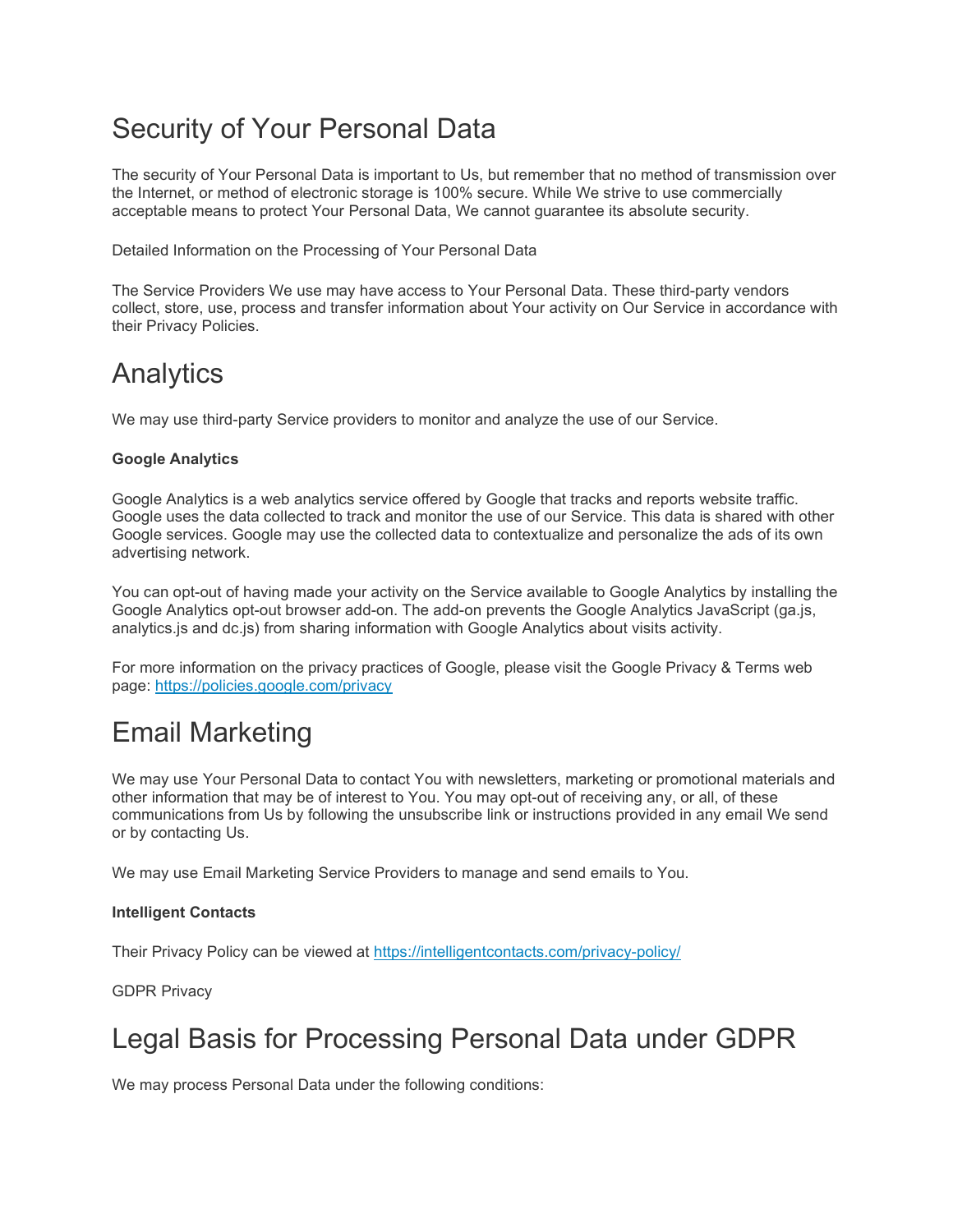- Consent: You have given Your consent for processing Personal Data for one or more specific purposes.
- Performance of a contract: Provision of Personal Data is necessary for the performance of an agreement with You and/or for any pre-contractual obligations thereof.
- Legal obligations: Processing Personal Data is necessary for compliance with a legal obligation to which the Company is subject.
- Vital interests: Processing Personal Data is necessary in order to protect Your vital interests or of another natural person.
- Public interests: Processing Personal Data is related to a task that is carried out in the public interest or in the exercise of official authority vested in the Company.
- Legitimate interests: Processing Personal Data is necessary for the purposes of the legitimate interests pursued by the Company.

In any case, the Company will gladly help to clarify the specific legal basis that applies to the processing, and in particular whether the provision of Personal Data is a statutory or contractual requirement, or a requirement necessary to enter into a contract.

# Your Rights under the GDPR

The Company undertakes to respect the confidentiality of Your Personal Data and to guarantee You can exercise Your rights.

You have the right under this Privacy Policy, and by law if You are within the EU, to:

- Request access to Your Personal Data. The right to access, update or delete the information We have on You. Whenever made possible, you can access, update or request deletion of Your Personal Data directly within Your account settings section. If you are unable to perform these actions yourself, please contact Us to assist You. This also enables You to receive a copy of the Personal Data We hold about You.
- Request correction of the Personal Data that We hold about You. You have the right to have any incomplete or inaccurate information We hold about You corrected.
- Object to processing of Your Personal Data. This right exists where We are relying on a legitimate interest as the legal basis for Our processing and there is something about Your particular situation, which makes You want to object to our processing of Your Personal Data on this ground. You also have the right to object where We are processing Your Personal Data for direct marketing purposes.
- Request erasure of Your Personal Data. You have the right to ask Us to delete or remove Personal Data when there is no good reason for Us to continue processing it.
- Request the transfer of Your Personal Data. We will provide to You, or to a third-party You have chosen, Your Personal Data in a structured, commonly used, machine-readable format. Please note that this right only applies to automated information which You initially provided consent for Us to use or where We used the information to perform a contract with You.
- Withdraw Your consent. You have the right to withdraw Your consent on using your Personal Data. If You withdraw Your consent, We may not be able to provide You with access to certain specific functionalities of the Service.

## Exercising of Your GDPR Data Protection Rights

You may exercise Your rights of access, rectification, cancellation and opposition by contacting Us. Please note that we may ask You to verify Your identity before responding to such requests. If You make a request, We will try our best to respond to You as soon as possible.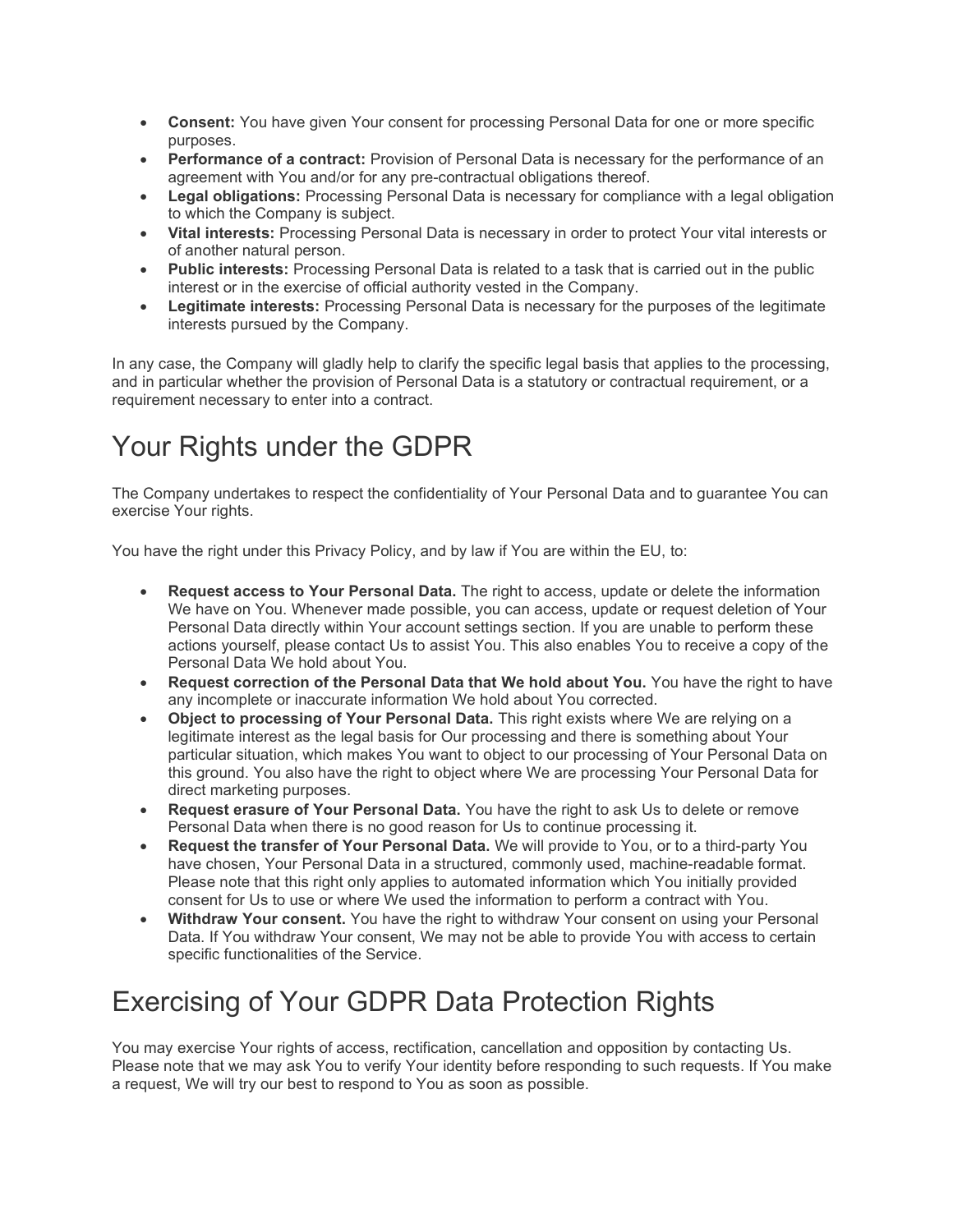You have the right to complain to a Data Protection Authority about Our collection and use of Your Personal Data. For more information, if You are in the European Economic Area (EEA), please contact Your local data protection authority in the EEA.

Facebook Fan Page

### Data Controller for the Facebook Fan Page

The Company is the Data Controller of Your Personal Data collected while using the Service. As operator of the Facebook Fan Page https://www.facebook.com/frontlineas/, the Company and the operator of the social network Facebook are Joint Controllers.

The Company has entered into agreements with Facebook that define the terms for use of the Facebook Fan Page, among other things. These terms are mostly based on the Facebook Terms of Service: https://www.facebook.com/terms.php

Visit the Facebook Privacy Policy https://www.facebook.com/policy.php for more information about how Facebook manages Personal data or contact Facebook online, or by mail: Facebook, Inc. ATTN, Privacy Operations, 1601 Willow Road, Menlo Park, CA 94025, United States.

### Facebook Insights

We use the Facebook Insights function in connection with the operation of the Facebook Fan Page and on the basis of the GDPR, in order to obtain anonymized statistical data about Our users.

For this purpose, Facebook places a Cookie on the device of the user visiting Our Facebook Fan Page. Each Cookie contains a unique identifier code and remains active for a period of two years, except when it is deleted before the end of this period.

Facebook receives, records and processes the information stored in the Cookie, especially when the user visits the Facebook services, services that are provided by other members of the Facebook Fan Page and services by other companies that use Facebook services.

For more information on the privacy practices of Facebook, please visit Facebook Privacy Policy here: https://www.facebook.com/privacy/explanation

#### CCPA Privacy

This privacy notice section for California residents supplements the information contained in Our Privacy Policy and it applies solely to all visitors, users, and others who reside in the State of California.

### Categories of Personal Information Collected

We collect information that identifies, relates to, describes, references, is capable of being associated with, or could reasonably be linked, directly or indirectly, with a particular Consumer or Device. The following is a list of categories of personal information which we may collect or may have been collected from California residents within the last twelve (12) months.

Please note that the categories and examples provided in the list below are those defined in the CCPA. This does not mean that all examples of that category of personal information were in fact collected by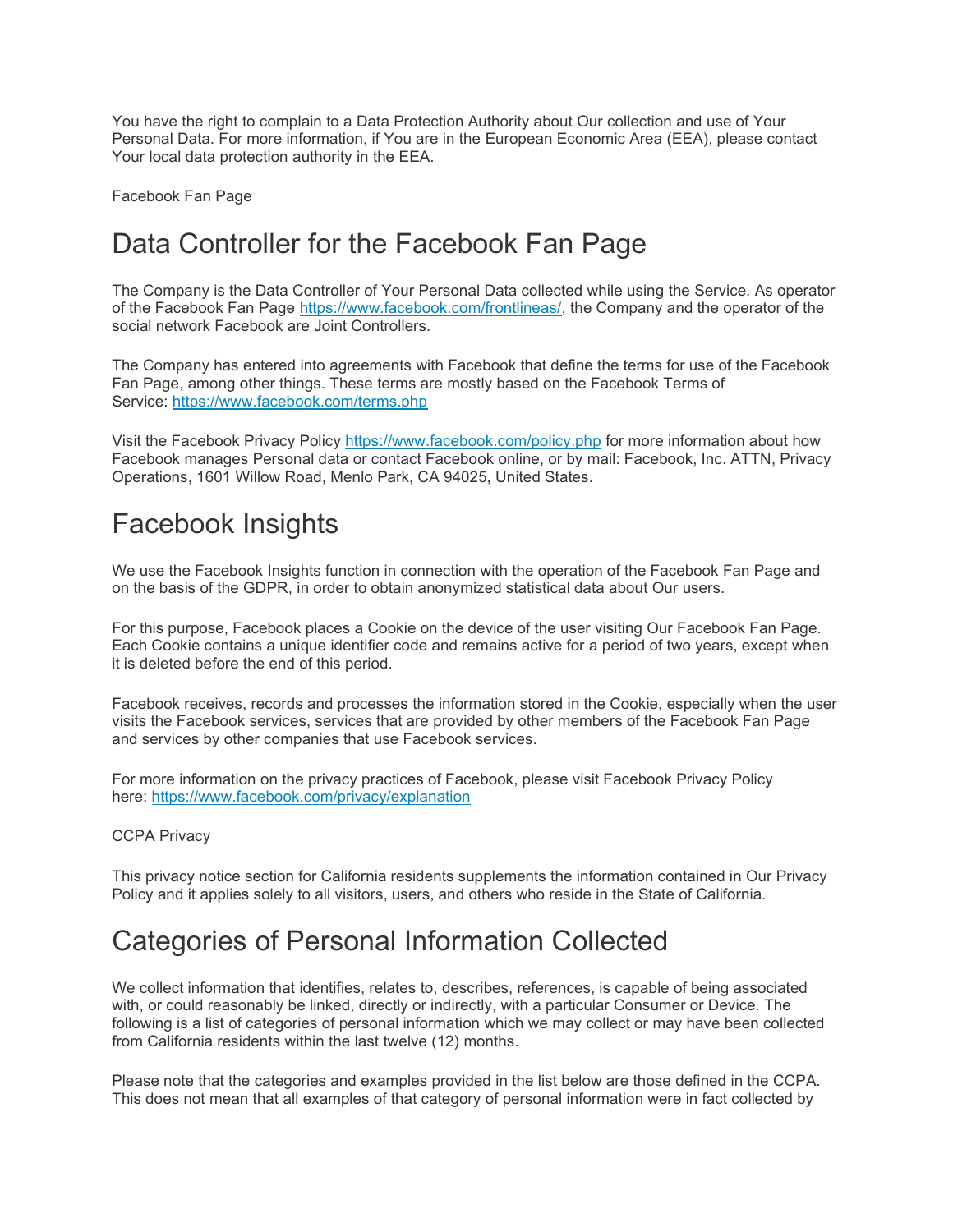Us, but reflects our good faith belief to the best of our knowledge that some of that information from the applicable category may be and may have been collected. For example, certain categories of personal information would only be collected if You provided such personal information directly to Us.

#### Category A: Identifiers.

Examples: A real name, alias, postal address, unique personal identifier, online identifier, Internet Protocol address, email address, account name, driver's license number, passport number, or other similar identifiers.

Collected: Yes.

#### Category B: Personal information categories listed in the California Customer Records statute (Cal. Civ. Code § 1798.80(e)).

Examples: A name, signature, Social Security number, physical characteristics or description, address, telephone number, passport number, driver's license or state identification card number, insurance policy number, education, employment, employment history, bank account number, credit card number, debit card number, or any other financial information, medical information, or health insurance information. Some personal information included in this category may overlap with other categories.

Collected: Yes.

#### Category C: Protected classification characteristics under California or federal law.

Examples: Age (40 years or older), race, color, ancestry, national origin, citizenship, religion or creed, marital status, medical condition, physical or mental disability, sex (including gender, gender identity, gender expression, pregnancy or childbirth and related medical conditions), sexual orientation, veteran or military status, genetic information (including familial genetic information).

Collected: No.

#### Category D: Commercial information.

Examples: Records and history of products or services purchased or considered.

Collected: No.

#### Category E: Biometric information.

Examples: Genetic, physiological, behavioral, and biological characteristics, or activity patterns used to extract a template or other identifier or identifying information, such as, fingerprints, faceprints, and voiceprints, iris or retina scans, keystroke, gait, or other physical patterns, and sleep, health, or exercise data.

Collected: No.

#### Category F: Internet or other similar network activity.

Examples: Interaction with our Service or advertisement.

Collected: Yes.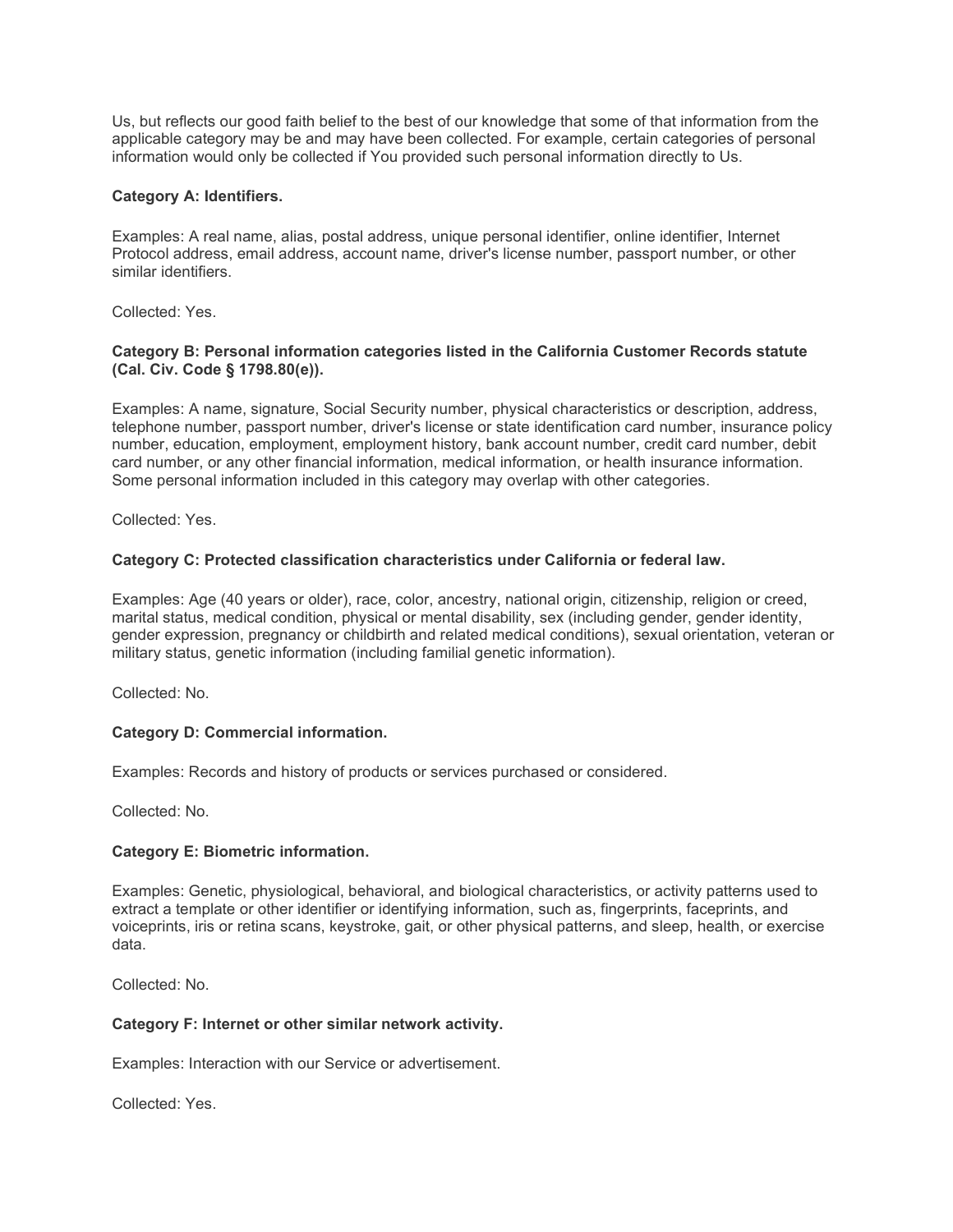### Category G: Geolocation data.

Examples: Approximate physical location.

Collected: No.

### Category H: Sensory data.

Examples: Audio, electronic, visual, thermal, olfactory, or similar information.

Collected: No.

#### Category I: Professional or employment-related information.

Examples: Current or past job history or performance evaluations.

Collected: No.

### Category J: Non-public education information (per the Family Educational Rights and Privacy Act (20 U.S.C. Section 1232g, 34 C.F.R. Part 99)).

Examples: Education records directly related to a student maintained by an educational institution or party acting on its behalf, such as grades, transcripts, class lists, student schedules, student identification codes, student financial information, or student disciplinary records.

Collected: No.

#### Category K: Inferences drawn from other personal information.

Examples: Profile reflecting a person's preferences, characteristics, psychological trends, predispositions, behavior, attitudes, intelligence, abilities, and aptitudes.

Collected: No.

Under CCPA, personal information does not include:

- Publicly available information from government records
- Deidentified or aggregated consumer information
- Information excluded from the CCPA's scope, such as:
- Health or medical information covered by the Health Insurance Portability and Accountability Act of 1996 (HIPAA) and the California Confidentiality of Medical Information Act (CMIA) or clinical trial data
- Personal Information covered by certain sector-specific privacy laws, including the Fair Credit Reporting Act (FRCA), the Gramm-Leach-Bliley Act (GLBA) or California Financial Information Privacy Act (FIPA), and the Driver's Privacy Protection Act of 1994

## Sources of Personal Information

We obtain the categories of personal information listed above from the following categories of sources: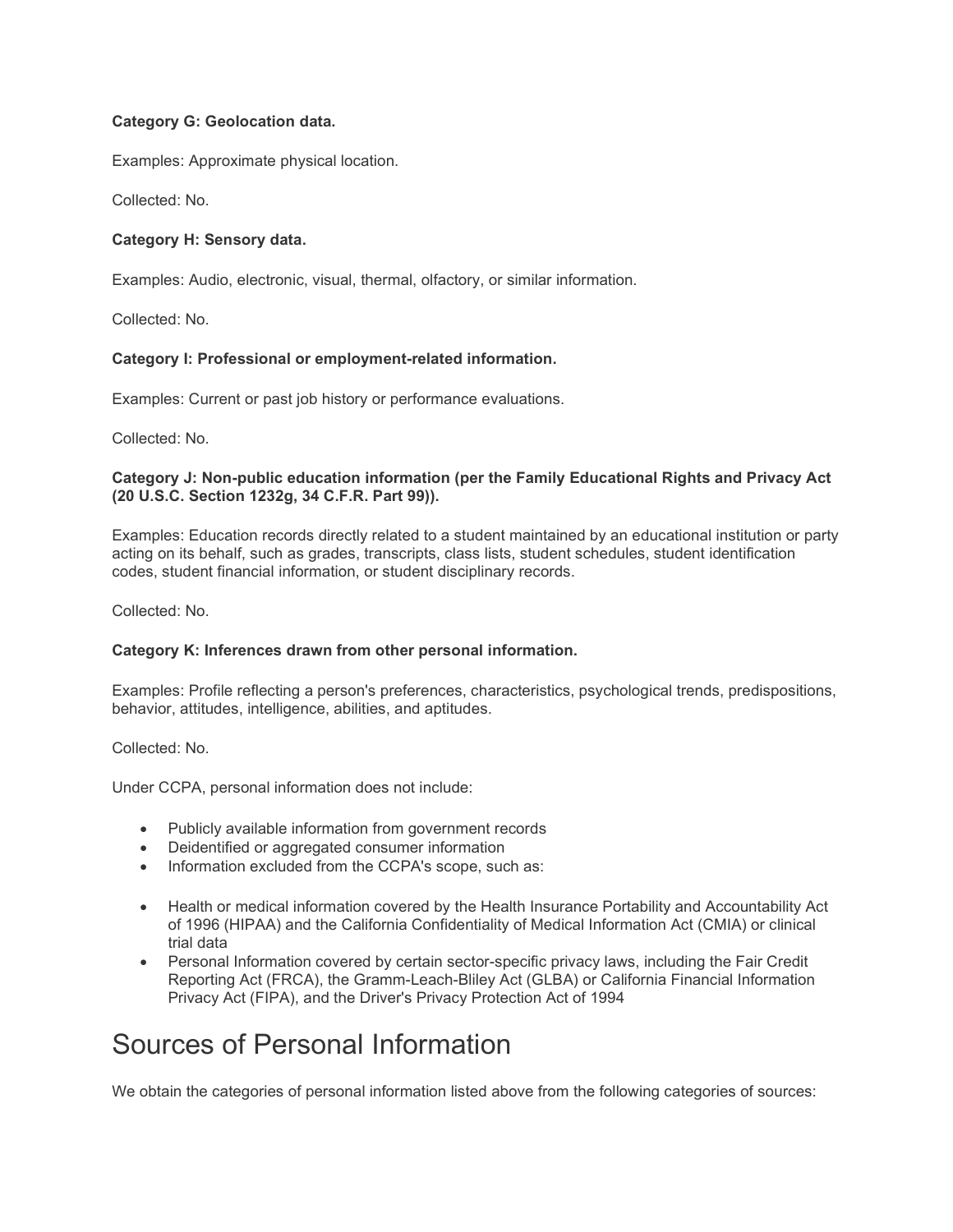- Directly from You. For example, from the forms You complete on our Service, preferences You express or provide through our Service.
- Indirectly from You. For example, from observing Your activity on our Service.
- Automatically from You. For example, through cookies We or our Service Providers set on Your Device as You navigate through our Service.
- From Service Providers. For example, third-party vendors to monitor and analyze the use of our Service, or other third-party vendors that We use to provide the Service to You.

## Use of Personal Information for Business Purposes or Commercial Purposes

We may use or disclose personal information We collect for "business purposes" or "commercial purposes" (as defined under the CCPA), which may include the following examples:

- To operate our Service and provide You with our Service.
- To provide You with support and to respond to Your inquiries, including to investigate and address Your concerns and monitor and improve our Service.
- To fulfill or meet the reason You provided the information. For example, if You share Your contact information to ask a question about our Service, We will use that personal information to respond to Your inquiry.
- To respond to law enforcement requests and as required by applicable law, court order, or governmental regulations.
- As described to You when collecting Your personal information or as otherwise set forth in the CCPA.
- For internal administrative and auditing purposes.
- To detect security incidents and protect against malicious, deceptive, fraudulent or illegal activity, including, when necessary, to prosecute those responsible for such activities.

Please note that the examples provided above are illustrative and not intended to be exhaustive. For more details on how we use this information, please refer to the "Use of Your Personal Data" section.

If We decide to collect additional categories of personal information or use the personal information We collected for materially different, unrelated, or incompatible purposes We will update this Privacy Policy.

# Disclosure of Personal Information for Business Purposes or Commercial Purposes

We may use or disclose and may have used or disclosed in the last twelve (12) months the following categories of personal information for business or commercial purposes:

### Category A: Identifiers

Category B: Personal information categories listed in the California Customer Records statute (Cal. Civ. Code § 1798.80(e))

Category F: Internet or other similar network activity

Please note that the categories listed above are those defined in the CCPA. This does not mean that all examples of that category of personal information were in fact disclosed, but reflects our good faith belief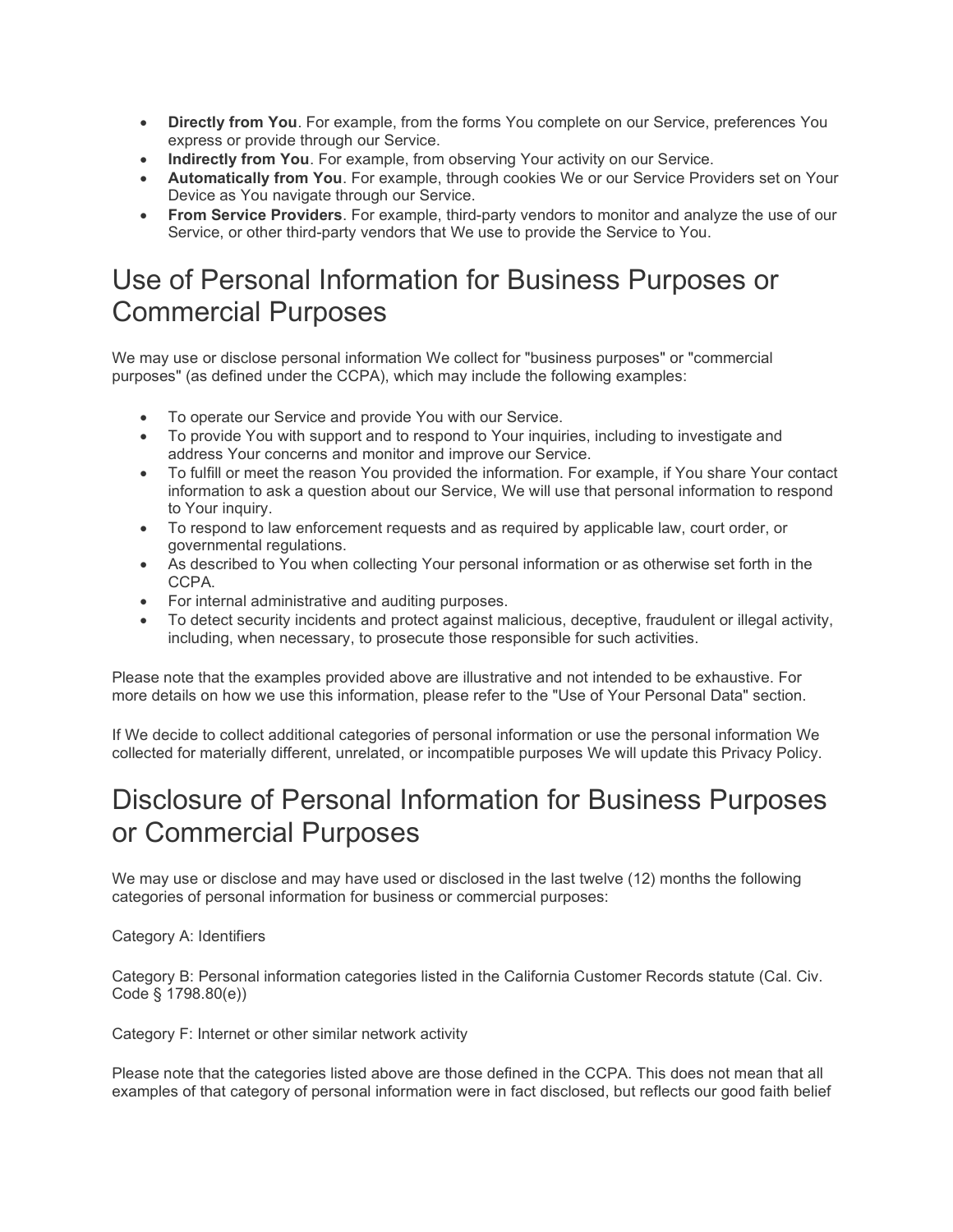to the best of our knowledge that some of that information from the applicable category may be and may have been disclosed.

When We disclose personal information for a business purpose or a commercial purpose, We enter a contract that describes the purpose and requires the recipient to both keep that personal information confidential and not use it for any purpose except performing the contract.

## Sale of Personal Information

As defined in the CCPA, "sell" and "sale" mean selling, renting, releasing, disclosing, disseminating, making available, transferring, or otherwise communicating orally, in writing, or by electronic or other means, a consumer's personal information by the business to a third party for valuable consideration. This means that We may have received some kind of benefit in return for sharing personal information, but not necessarily a monetary benefit.

Please note that the categories listed below are those defined in the CCPA. This does not mean that all examples of that category of personal information were in fact sold, but reflects our good faith belief to the best of our knowledge that some of that information from the applicable category may be and may have been shared for value in return.

We may sell and may have sold in the last twelve (12) months the following categories of personal information:

Category A: Identifiers

Category B: Personal information categories listed in the California Customer Records statute (Cal. Civ. Code § 1798.80(e))

Category F: Internet or other similar network activity

## Share of Personal Information

We may share Your personal information identified in the above categories with the following categories of third parties:

Service Providers

Our affiliates

Our business partners

Third party vendors to whom You or Your agents authorize Us to disclose Your personal information in connection with products or services We provide to You

## Sale of Personal Information of Minors Under 16 Years of Age

We do not knowingly collect personal information from minors under the age of 16 through our Service, although certain third party websites that we link to may do so. These third-party websites have their own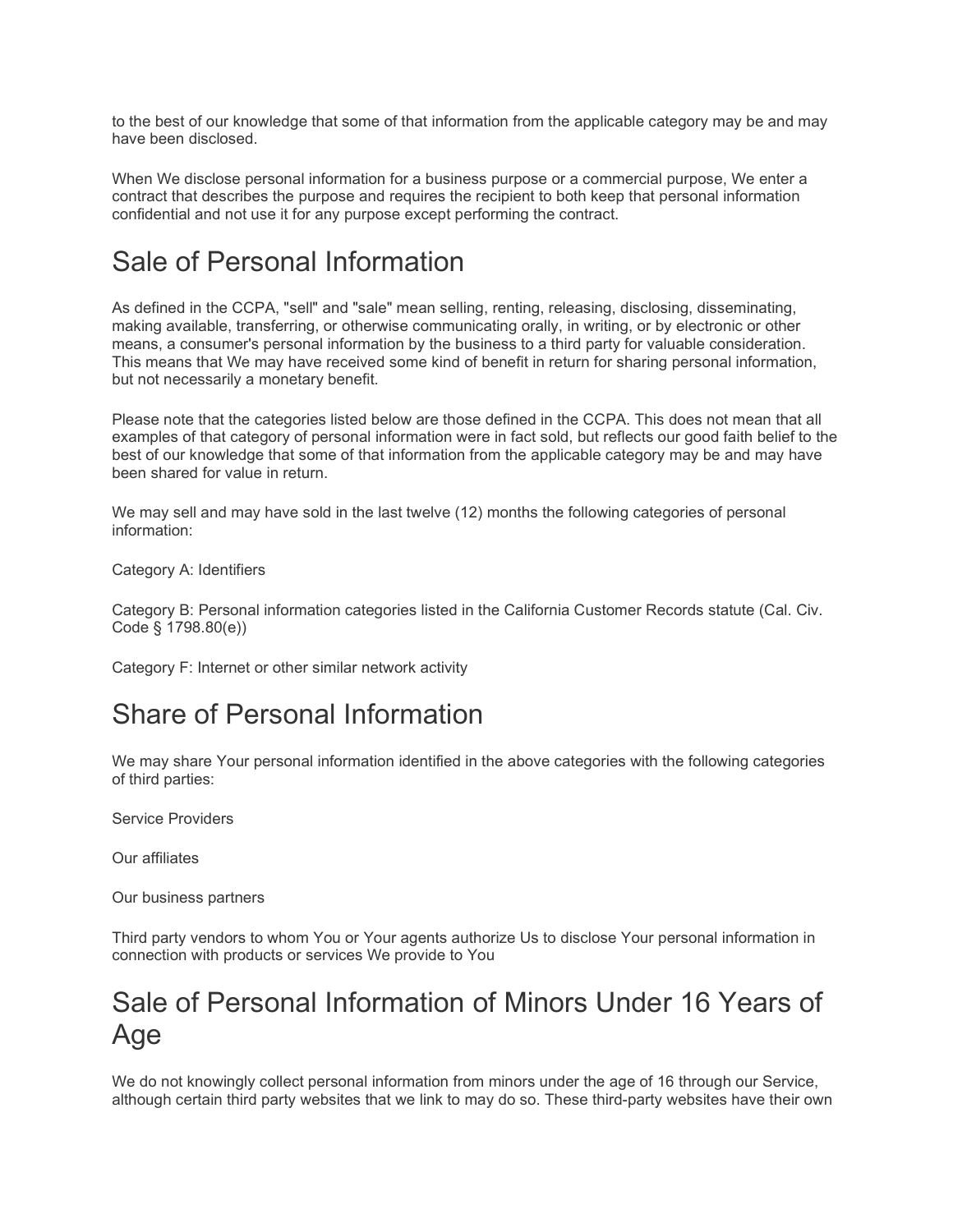terms of use and privacy policies and we encourage parents and legal guardians to monitor their children's Internet usage and instruct their children to never provide information on other websites without their permission.

We do not sell the personal information of Consumers We actually know are less than 16 years of age, unless We receive affirmative authorization (the "right to opt-in") from either the Consumer who is between 13 and 16 years of age, or the parent or guardian of a Consumer less than 13 years of age. Consumers who opt-in to the sale of personal information may opt-out of future sales at any time. To exercise the right to opt-out, You (or Your authorized representative) may submit a request to Us by contacting Us.

If You have reason to believe that a child under the age of 13 (or 16) has provided Us with personal information, please contact Us with sufficient detail to enable Us to delete that information.

# Your Rights under the CCPA

The CCPA provides California residents with specific rights regarding their personal information. If You are a resident of California, You have the following rights:

- The right to notice. You have the right to be notified which categories of Personal Data are being collected and the purposes for which the Personal Data is being used.
- The right to request. Under CCPA, You have the right to request that We disclose information to You about Our collection, use, sale, disclosure for business purposes and share of personal information. Once We receive and confirm Your request, We will disclose to You:
- The categories of personal information We collected about You
- The categories of sources for the personal information We collected about You
- Our business or commercial purpose for collecting or selling that personal information
- The categories of third parties with whom We share that personal information
- The specific pieces of personal information We collected about You
- If we sold Your personal information or disclosed Your personal information for a business purpose, We will disclose to You:
- The categories of personal information categories sold
- The categories of personal information categories disclosed
- The right to say no to the sale of Personal Data (opt-out). You have the right to direct Us to not sell Your personal information. To submit an opt-out request please contact Us.
- The right to delete Personal Data. You have the right to request the deletion of Your Personal Data, subject to certain exceptions. Once We receive and confirm Your request, We will delete (and direct Our Service Providers to delete) Your personal information from our records, unless an exception applies. We may deny Your deletion request if retaining the information is necessary for Us or Our Service Providers to:
- Complete the transaction for which We collected the personal information, provide a good or service that You requested, take actions reasonably anticipated within the context of our ongoing business relationship with You, or otherwise perform our contract with You.
- Detect security incidents, protect against malicious, deceptive, fraudulent, or illegal activity, or prosecute those responsible for such activities.
- Debug products to identify and repair errors that impair existing intended functionality.
- Exercise free speech, ensure the right of another consumer to exercise their free speech rights, or exercise another right provided for by law.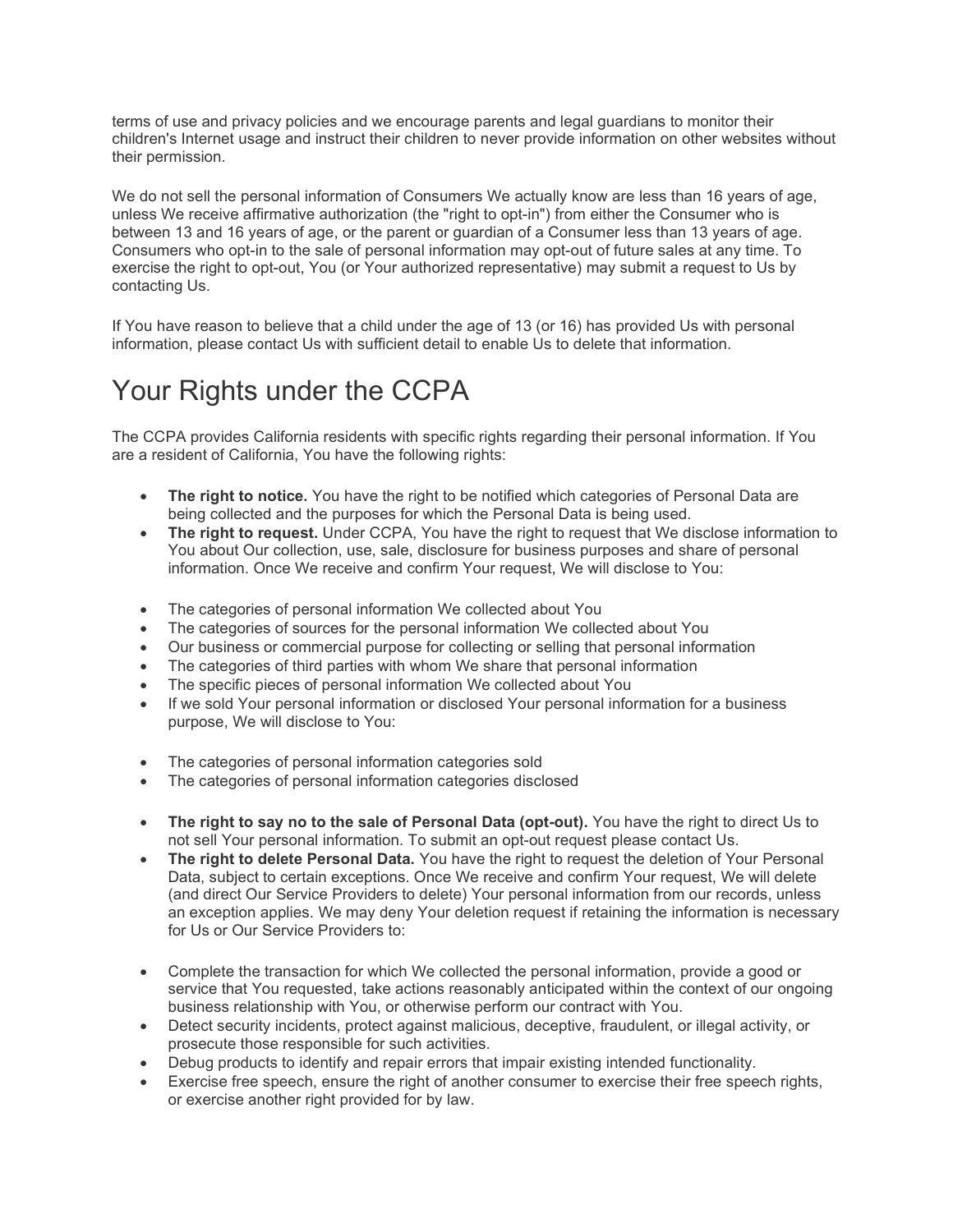- Comply with the California Electronic Communications Privacy Act (Cal. Penal Code § 1546 et. seq.).
- Engage in public or peer-reviewed scientific, historical, or statistical research in the public interest that adheres to all other applicable ethics and privacy laws, when the information's deletion may likely render impossible or seriously impair the research's achievement, if You previously provided informed consent.
- Enable solely internal uses that are reasonably aligned with consumer expectations based on Your relationship with Us.
- Comply with a legal obligation.
- Make other internal and lawful uses of that information that are compatible with the context in which You provided it.
- The right not to be discriminated against. You have the right not to be discriminated against for exercising any of Your consumer's rights, including by:
- Denying goods or services to You
- Charging different prices or rates for goods or services, including the use of discounts or other benefits or imposing penalties
- Providing a different level or quality of goods or services to You
- Suggesting that You will receive a different price or rate for goods or services or a different level or quality of goods or services

# Exercising Your CCPA Data Protection Rights

In order to exercise any of Your rights under the CCPA, and if You are a California resident, You can contact Us:

By email: compliance@frontlineas.com

By visiting this page on our website: https://frontlineas.com/contact/

By mail: 2700 Snelling Ave N., Suite 205 Roseville, MN 55113

Only You, or a person registered with the California Secretary of State that You authorize to act on Your behalf, may make a verifiable request related to Your personal information.

Your request to Us must:

- Provide sufficient information that allows Us to reasonably verify You are the person about whom We collected personal information or an authorized representative
- Describe Your request with sufficient detail that allows Us to properly understand, evaluate, and respond to it

We cannot respond to Your request or provide You with the required information if we cannot:

- Verify Your identity or authority to make the request
- And confirm that the personal information relates to You

We will disclose and deliver the required information free of charge within 45 days of receiving Your verifiable request. The time period to provide the required information may be extended once by an additional 45 days when reasonable necessary and with prior notice.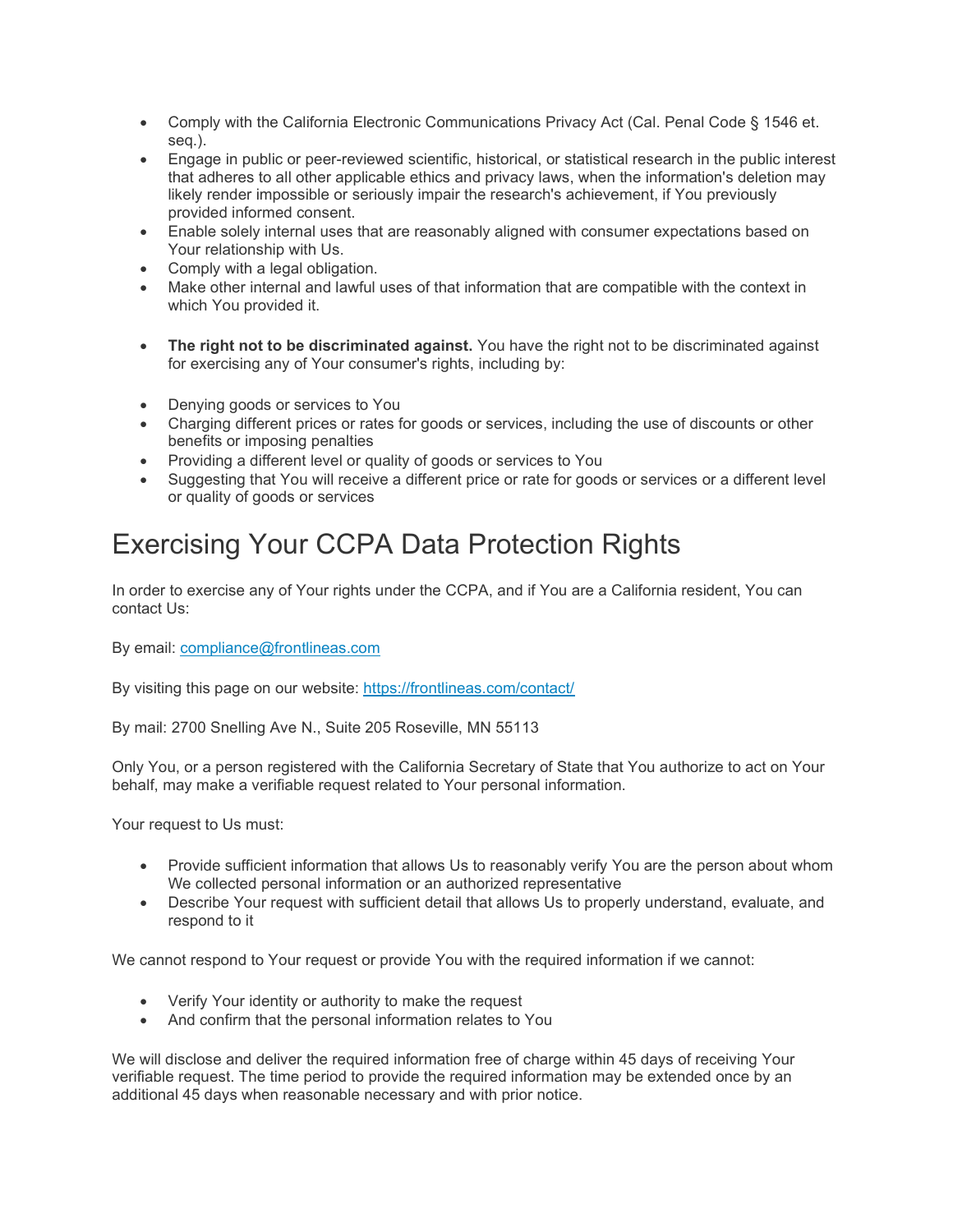Any disclosures We provide will only cover the 12-month period preceding the verifiable request's receipt.

For data portability requests, We will select a format to provide Your personal information that is readily useable and should allow You to transmit the information from one entity to another entity without hindrance.

# Do Not Sell My Personal Information

You have the right to opt-out of the sale of Your personal information. Once We receive and confirm a verifiable consumer request from You, we will stop selling Your personal information. To exercise Your right to opt-out, please contact Us.

The Service Providers we partner with (for example, our analytics or advertising partners) may use technology on the Service that sells personal information as defined by the CCPA law. If you wish to opt out of the use of Your personal information for interest-based advertising purposes and these potential sales as defined under CCPA law, you may do so by following the instructions below.

Please note that any opt out is specific to the browser You use. You may need to opt out on every browser that You use.

### **Website**

You can opt out of receiving ads that are personalized as served by our Service Providers by following our instructions presented on the Service:

- The NAI's opt-out platform: http://www.networkadvertising.org/choices/
- The EDAA's opt-out platform http://www.youronlinechoices.com/
- The DAA's opt-out platform: http://optout.aboutads.info/?c=2&lang=EN

The opt out will place a cookie on Your computer that is unique to the browser You use to opt out. If you change browsers or delete the cookies saved by your browser, You will need to opt out again.

### Mobile Devices

Your mobile device may give You the ability to opt out of the use of information about the apps You use in order to serve You ads that are targeted to Your interests:

- "Opt out of Interest-Based Ads" or "Opt out of Ads Personalization" on Android devices
- "Limit Ad Tracking" on iOS devices

You can also stop the collection of location information from Your mobile device by changing the preferences on Your mobile device.

"Do Not Track" Policy as Required by California Online Privacy Protection Act (CalOPPA)

Our Service does not respond to Do Not Track signals.

However, some third party websites do keep track of Your browsing activities. If You are visiting such websites, You can set Your preferences in Your web browser to inform websites that You do not want to be tracked. You can enable or disable DNT by visiting the preferences or settings page of Your web browser.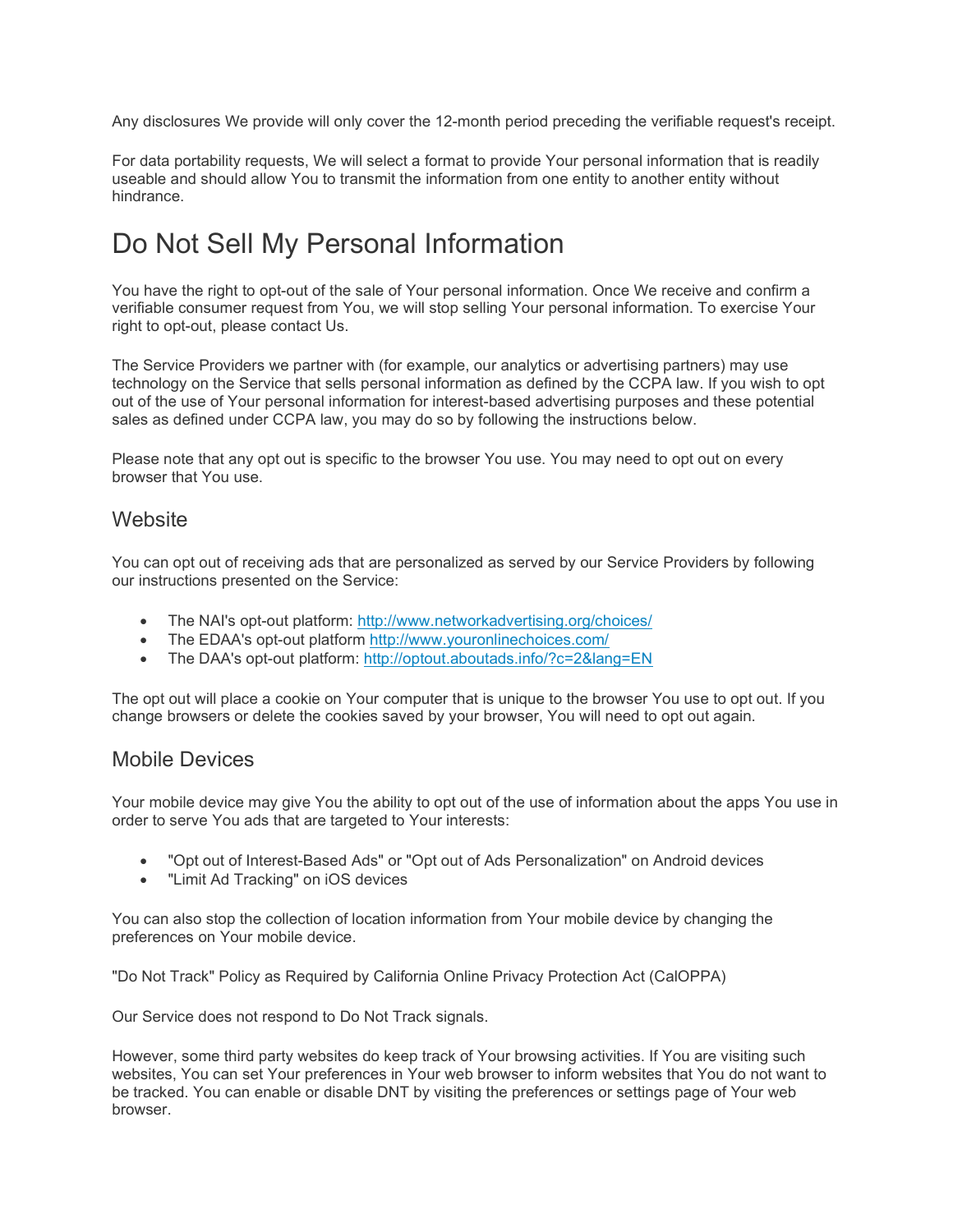#### Children's Privacy

Our Service does not address anyone under the age of 13. We do not knowingly collect personally identifiable information from anyone under the age of 13. If You are a parent or guardian and You are aware that Your child has provided Us with Personal Data, please contact Us. If We become aware that We have collected Personal Data from anyone under the age of 13 without verification of parental consent, We take steps to remove that information from Our servers.

If We need to rely on consent as a legal basis for processing Your information and Your country requires consent from a parent, We may require Your parent's consent before We collect and use that information.

Your California Privacy Rights (California's Shine the Light law)

Under California Civil Code Section 1798 (California's Shine the Light law), California residents with an established business relationship with us can request information once a year about sharing their Personal Data with third parties for the third parties' direct marketing purposes.

If you'd like to request more information under the California Shine the Light law, and if You are a California resident, You can contact Us using the contact information provided below.

California Privacy Rights for Minor Users (California Business and Professions Code Section 22581)

California Business and Professions Code section 22581 allow California residents under the age of 18 who are registered users of online sites, services or applications to request and obtain removal of content or information they have publicly posted.

To request removal of such data, and if You are a California resident, You can contact Us using the contact information provided below, and include the email address associated with Your account.

Be aware that Your request does not guarantee complete or comprehensive removal of content or information posted online and that the law may not permit or require removal in certain circumstances.

#### Links to Other Websites

Our Service may contain links to other websites that are not operated by Us. If You click on a third party link, You will be directed to that third party's site. We strongly advise You to review the Privacy Policy of every site You visit.

We have no control over and assume no responsibility for the content, privacy policies or practices of any third party sites or services.

#### Changes to this Privacy Policy

We may update Our Privacy Policy from time to time. We will notify You of any changes by posting the new Privacy Policy on this page.

We will let You know via email and/or a prominent notice on Our Service, prior to the change becoming effective and update the "Last updated" date at the top of this Privacy Policy.

You are advised to review this Privacy Policy periodically for any changes. Changes to this Privacy Policy are effective when they are posted on this page.